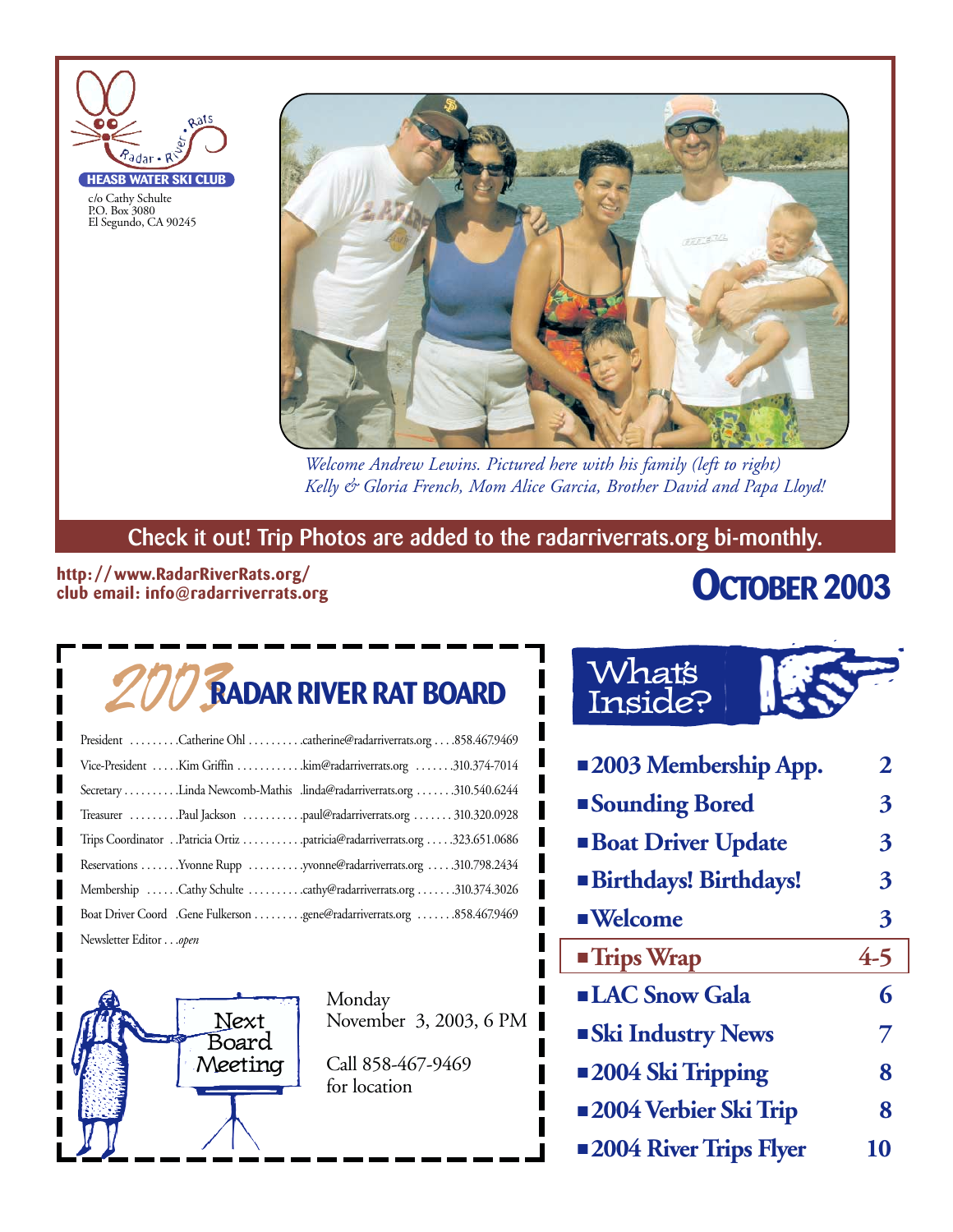# **2003 HEASB Water Ski Club**<br> **Expansion Membership Application Membership Application**

**Please, ONE application form per membership type (Individual or Family)**

| ** Note — Email will be the tool used for most of our communication with members. Please print clearly.                      |  |
|------------------------------------------------------------------------------------------------------------------------------|--|
|                                                                                                                              |  |
| The membership year is from April 1 through March 31.<br>Please check (ONE only) the type of membership that applies to you: |  |

\_\_\_\_\$30.00 **Single Membership**

\_\_\_\_\$70.00 **Family Membership** (three or more skiers at same address and includes skiing kids under 18)

**\_\_\_\_Deduct \$10/individual or \$20/family if you supply a valid email address for electronic newsletters**

**There is no membership fee for a non-skiing child under the age of 12. However, ALL skiers must be members, regardless of age.**

### **Submit application with your check payable to HEASB WATER SKI CLUB by mail to: Cathy Schulte, P.O. Box 3080, El Segundo, CA 90245**

This form must be sent to Cathy. DO NOT send this application with your trip reservation or both will be returned, which will affect your trip reservation.

| We are always looking for volunteers. I may be interested in helping run the club: Yes _ |  |
|------------------------------------------------------------------------------------------|--|
| I would like to volunteer / suggest / comment:                                           |  |

WAIVER: I hereby, for myself, my heirs, executors and administrators waive and release any and all rights and claims I may have against HEASB Water Ski Club, Radar River Rats, Raytheon Employee Association (EA) or its representatives, agents, or board members of any and all injuries. The Raytheon Employee Association (EA) is a non-profit organization that has no association with Hughes Aircraft Company, Raytheon Systems Co., or Boeing.

| $\sim$<br>Signature | Date |
|---------------------|------|
| $\sim$<br>Signature | Date |

Revised 03/03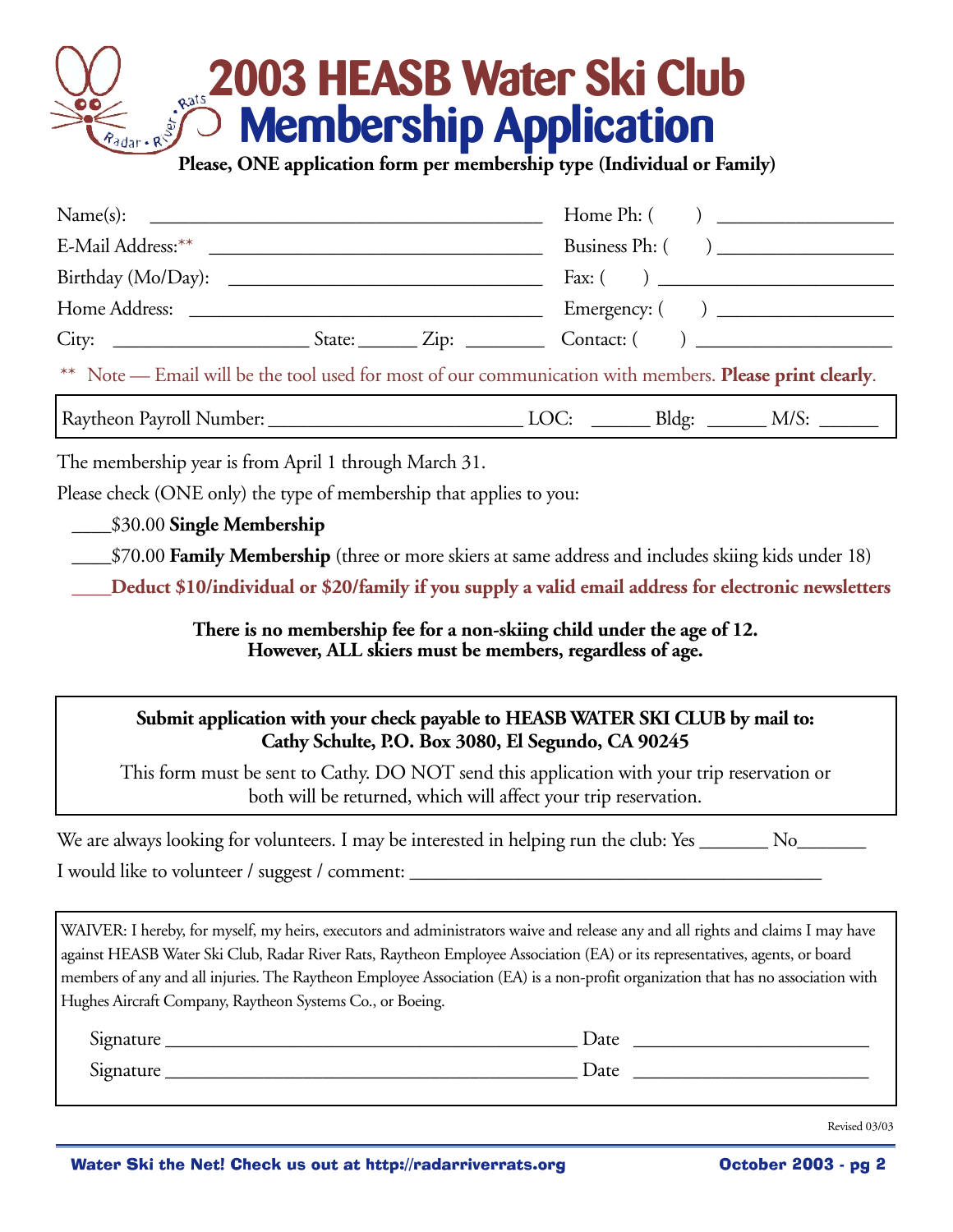

*by Catherine Ohl*

September and October are still my personal favorite time of the year to go to the river. The September trips lived up to my expectations great weather, little river traffic and just a heck of a lot of fun. I believe that October will be even better.

### **Win A Ski Trip to Whistler—**

LA Council is having its annual Snow Gala on Saturday, November 8, 2003. This is a chance for all the women to get dressed up and dance the night away. In conjunction with this event, LAC raffles off a bunch of great prizes. **Winner need not be present.** This year the Grand Prize is a trip for two, including air, lodging, lifts, transfers, a picnic, dinner, to Whistler for LAC Ski Week.

### **Elections—**

It's that time of year for elections. We will be voting on President, Vice-President, Secretary and Treasure. After the election, the appointed board positions are filled. Most everyone is willing to do the job for another term but would be happy to train someone new. We for sure need a Vice-President and a Reservations Coordinator. If interested, just tell one of the current board members. We always like to see new people get involved and hope to give you a fun and rewarding time. ■

atherine

### **RADAR RIVER RATS PRESENTS**

### **Halloween at the River**

### **October 18-20, 2002**

Pumpkins for Carving, Candy, Ghosts, Goblins Deep Fried Turkey and Gene's Special Brew will be waiting for you!



# **Boat Driver UPDATE**

*by Gene Fulkerson*

I can't stress it enough — **We need boat drivers!** We still only have the three drivers from last year — **Catherine Ohl, Mark Mathis** and **Paul Jackson**. If you, or anyone you know, has

a boat appropriate for water skiing, please call me at 858-467-9469 or email me at gene@pacificrimalliance.org.

### **Snow Ski Trips—**

Your Rat's membership also gives you membership in LA Council and the Far West Ski Association (FWSA). Check out the ski trips planned for 2004 on page 8. Also, Pacific Rim will be going to Switzerland to ski and Barcelona to visit in March 2004. They still have a few openings.

#### **Boat Driver Assignments—**

Catherine and Paul will be driving the first trip in October. **Catherine**, **Mark** and **Paul** are all available to drive for the last trip in October. In

addition, **Jim Hess** and **Randy Walker** will be out with their boats. They will probably be driving the kids around since they are all knee boarding and wake boarding these days. ■

Jul

## **HAPPY BIRTHDAY HAPPY BIRTHDAY**

Gene Fulkerson 10/2 Steve Klinger 10/6 Ashley Clark 10/7

Betty Jeffery 10/10 Jami Thibault 10/15 Simone Beaudoin 10/22

### **NEW AND RENEWING NEW AND RENEWING MEMBERS MEMBERS**

Dana Alschuler Raquel Craig Vincent Farrell Kelly French Gloria French George Gergov Gavin Kerr Mink King Dan Kowieski

Howard Kwon Scott Oishi Barbara Shanberg



**Check it out! Photos from 1999 - 2003 have been added to the web site!**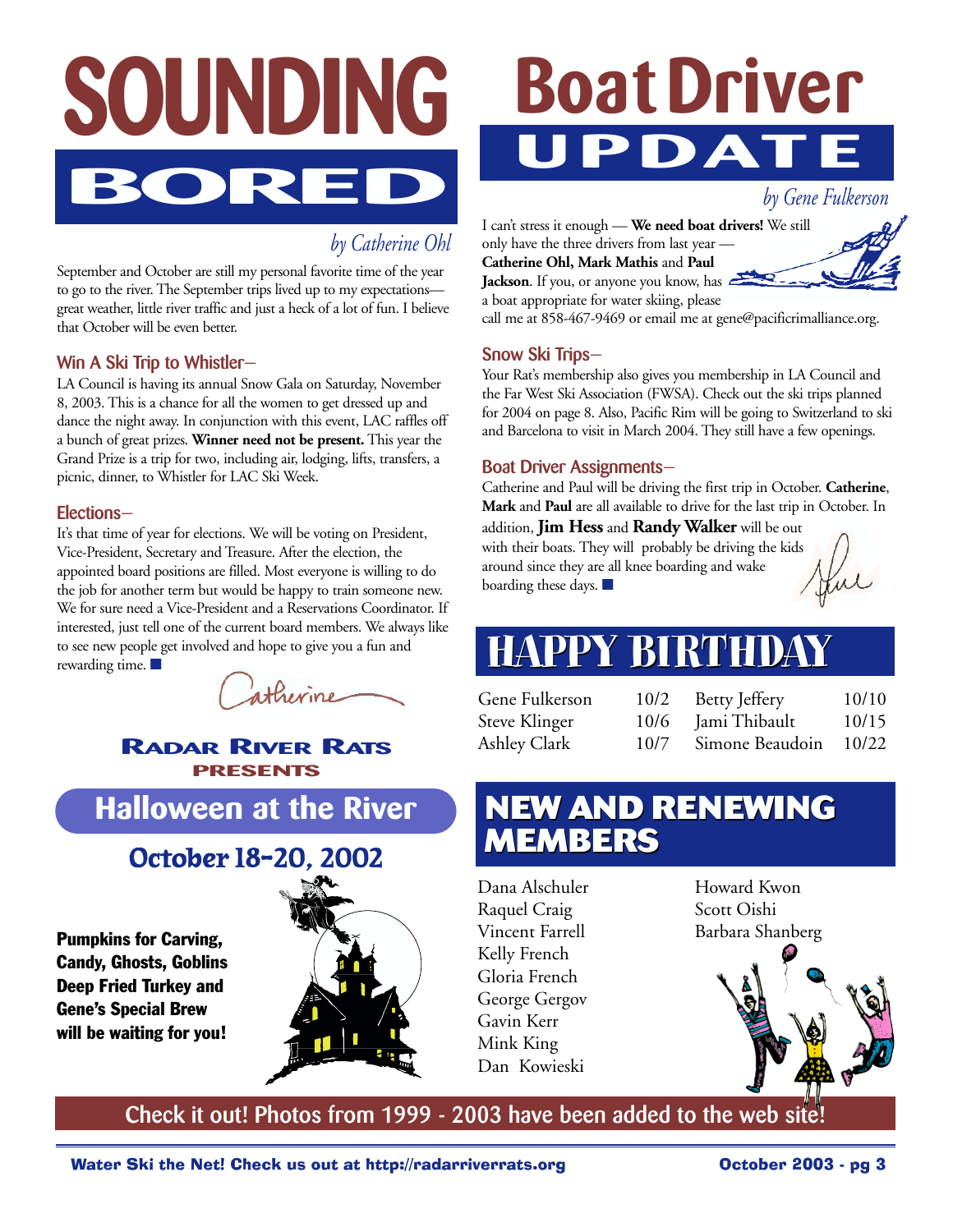### **Summer Points Schedule**

We are on point 9 for both October trips. But please double check the point assignment when Patricia calls you for your carpools.

**October 3** Point 9 **October 17** Point 9



I absolutely love this time of the year. The kids are in school and not so many people come out to the river which leaves us with great water to ski on.

**Jim Hess** and family arrived at Park Moabi with **Peter Catalano** early on Friday and put up the campsite to the delight of trip leader **Gene Fulkerson**. **Paul Jackson** was the designated boat driver for the weekend but **Catherine Ohl** and **Jim Hess** took up some of the slack.

**Peter, Jan Hess** and **Stephanie Thompson** stayed up to all hours on Friday night talking. That didn't stop **Jan** and **Peter** from catching some early morning glass on Saturday. **Jan** went back to snooze while **Peter** continued to be a great help to **Gene**.

**Randy Walker** and **Maria DeGnore** arrived late and disappeared into their motor home, not to be seen again until the crack of 1 PM, the next day. The only reason they even got up then was that **Gene** disconnected their power to see if there was life within. There was.

**Brian Jackson** was out with his very new knee board and delighted in

### *by Gene Fulkerson*

showing everyone his stuff. He's really quite good. I bet the little girls will be knee boarding soon. **Jim** took the kids, **Kristine Aves, Courtney Thompson, Danielle Hess** and **Brian** out for many runs on the toys of their choice — knee board, horseshoe ski, and, of course, the inner tube. Even **Steph** & **Jan** took a spin on the tube.

The **Ashleys** (**Thompson** & **Clark**) joined us for a few ski runs. They are best of friends, neighbors and freshmen in High School. They were whipped from their first two weeks of school and so spent much of their time in their camper talking on their cell phones to their friends stuck at home.

Rounding out the group for the weekend were **Agnes Johnson**, eating sunflower seeds and skiing up a storm, **Craig Henderson**, helpful as always and **Jami Thibault** with a new ski.

Everyone celebrated the September birthday, **Catherine** (8<sup>th</sup>), **Stephanie**  $(11<sup>th</sup>)$  and **Carmen Jackson**  $(9<sup>th</sup>)$ . We had our dinners and some of Gene's private stash wine served to us by a bevy of good looking men. The meal was **Catherine's** choice, salmon and chicken. ■

**More photos available at www.RadarRiverRats.org/** The model of *Randy & Stephanie* 





*Courtney— Kids just want to have fun!*



*Ashley & Ashley*

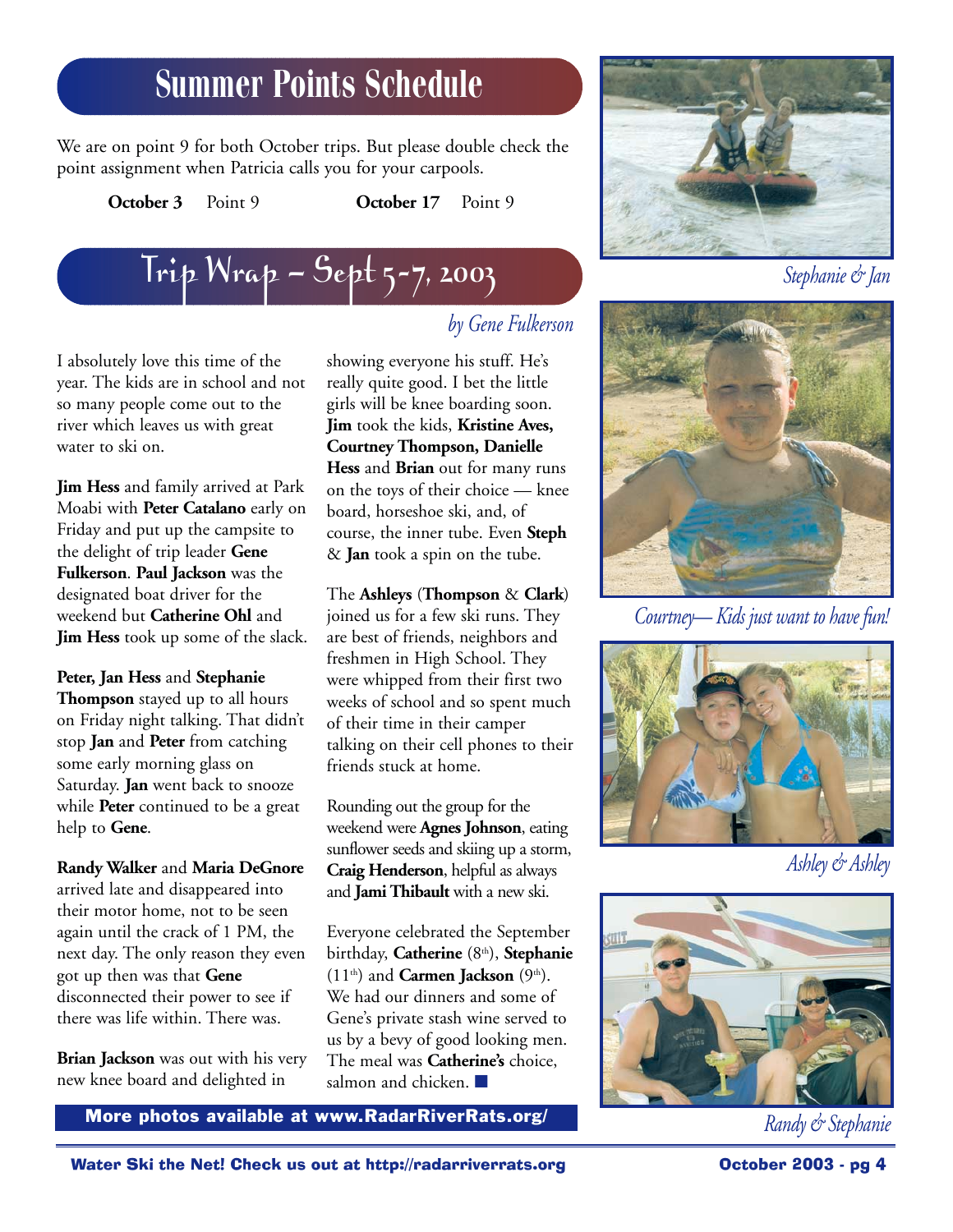## Trip Wrap — Sept 19-21, 2003

Wow! What another great weekend. The weather and ski conditions were perfect. It was hot during the day but nice and cool at night.

**Craig Henderson** was the first to arrive since he only had to come from Las Vegas. Vaugh was unavailable to get the trailer so **Craig** tried to pick it up. BUT his name was not on THE LIST. When **Paul Jackson** showed up, he put Craig's name (and any other name he could think of) on the trailer list. **Craig** hauled the trailer for us and when **Jim, Jan & Danielle Hess** arrived with **Peter Catalano**, camp was set up. **Gene Fulkerson** was ectatic that everything was ready for him by the time he arrived very, very late.

**Catherine Ohl** and **Paul Jackson** were the designated boat drivers for the weekend. We had a great crew this weekend and everything seemed to get done before it's time.

Peter, as is becoming a tradition, cooked everyone's breakfast to order omelettes, eggs, pancakes, potatoes. **David Lewins**, 5, was the trailer troll. He wouldn't just let just anyone take anything from the trailer. You had to tell him what, where and why before he would release supplies.

**Agnes Johnson** was out for her last trip of the year. She hates the cold and wasn't too sure about coming when she woke up Saturday to a slight chill in the air. But it warmed up nicely and she got all the skiing in she could handle. **Ellen Slaton** was the only person seen to be wearing a wet suit. **Carmen Jackson** spent a lot of quality time floating on her raft while sipping a special brew.

### *by Gene Fulkerson*

**Cathy Schulte** brought her daughter **Jarica** and **Gavin Kerr**. **Gavin** tried to learn to wakeboard but **Jarica's** board was not big enough for him and the club equipment was lacking. Hopefully he will come back with his own (or borrowed) wake board.

**Jim** entertained the kids behind his boat mostly on the inner tube. **Paul** took **Danielle Hess** and **Brian Jackson** out for after hour boat rides on the knee board. **Danielle** had just gotten up for the first time at lunch but that evening, encouraged by **Brian**, she was aggressively crossing the wake. **Kristine Aves** wore herself out that afternoon on the tube.

**Raquel Craig** was back out after an absence due to some knee surgery (there's a lot of that going around these days) and she brought her very good friend **Dana** (pronounced "Donna" **Altschuler**. **Jim Jeffery** was also testing the waters after double knee surgery. Since snow skiing is his priority, he took it easy this weekend. **Jim's** new knees didn't stopped **Betty** from getting her fill of skiing.

**Lloyd Lewins** and **Alice Garcia** showed up with a surprise, **Andrew**, age 6 months. He looks just like **David**. **Alice's** sister **Gloria French** helped watch the baby while they skied. **Kelly French**, who was signed up to ski but couldn't due to a sore back, helped with the efforts to get 5 year-old **David** skiing. He did great but wouldn't try it again.

Special thanks to **Peter** and **Jim** for all their help. These two men step up and gets the job done sometimes before **Gene** even know it needs doing. ■



*Brian Jackson*



*Danielle Hess, first thime on keenboards*



*David on his first ski run ever*



*Raquel & Dana*



*Jarica & Gavin*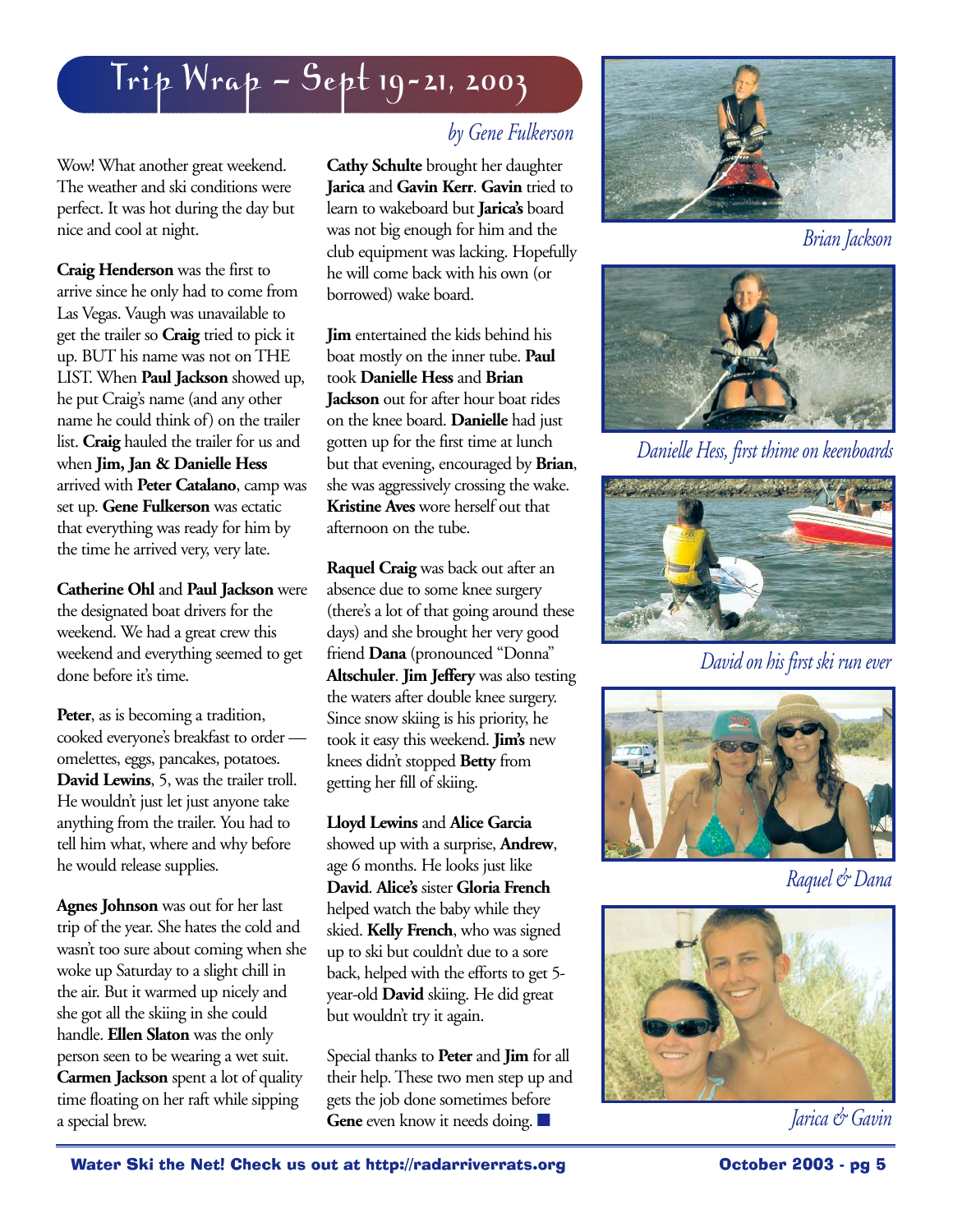Mamin

This year Mammoth Mountain celebrates it's 50th Anniversary with the Grand Opening of The Village at Mammoth. The all new pedestrian village is home to two exquisite new lodging properties, White Mountain Lodge and Lincoln House as well as many new shops, restaurants and après-ski hot spots.



In addition to world-class skiing and riding, Mammoth offers as compete array of winter activities including





cross country ski touring, snowmobiling, ice-skating and dog sledding.

For complete package information and pricing call 800.MAMMOTH or visit MammothMountain.com for a live look at the mountain via a network of web-cams. ■



### **Announcing Andrew Lewins' Birth—**

Andrew was born on March 13<sup>th</sup>, 2003, weighing just 6lbs.15oz. David is very proud to be a big brother and sometimes lots of help! Alice is enjoying being an at home mom while Lloyd is hanging in there. Actually, Lloyd very much enjoyed taking some paternity leave — lots of time for walks on the beach to Starbucks!! ■

### LAC Snow Gala **Saturday, November 8, 2003, 6 PM**

### **Four Points by Sheraton Santa Monica**

530 West Pico Blvd, Santa Monica 310.399.9344 *(just 4 blocks from the beach)*

### Evening Events—

- 6 PM No Host Bar<br>7 PM Elegant Sit D
- Elegant Sit Down Dinner
- Salmon, Chicken or Vegetarian Pasta **\$45\***
	- Glass of Wine with Dinner

### 8 PM **Men & Women of Year Awards**

- 9 PM Dancing until the wee hours
	- Raffle Prizes given away through out the evening
	- Lots of Great Door Prizes
	- Parking is Free
- **Catherine has Raffle Tickets at the River or call her at 858-467-9469**

### Raffle Tickets  $$1.^\infty$  each $-\frac{11}{\rm c}$

- Grand Prize: Trip for Two to Whistler, Jan 31 Feb 7, 2004 – Includes Air, Lodging, Lift Tickets, Parties, More!
- Lots of Other Great Raffle Prizes
- **Winners need not be present**

#### Dinner Tickets & Reservations—

#### Contact **Ed Knott**

- 11930 Avon Way, #105, Los Angeles, 90066
- 310.313.1902 or whyknott@earthlink.net

#### **Dress is Cocktail /Formal!**

\* Dinner is \$65 after November 3, 2003





# Ski Show & Snowboard Expo\*

### **November 20–23, 2003**

**LA Convention Center – West Hall 1201 S. Figueroa, LA**

| Th, Nov. 20  | 4 PM to 11 PM  |
|--------------|----------------|
| Fri, Nov. 21 | 4 PM to 11 PM  |
| Sat, Nov. 22 | 11 AM to 10 PM |
| Sun, Nov. 23 | Noon to 6 PM   |

LA Council will have a booth and they will need help staffing. You can volunteer by calling Ed. If you make it to the show, be sure to stop by the Council's booth. Also stop by the Big White booth as we may be there with a surprise.

*Contact Ed Knott at whyknott@earthlink.net or call him at 310-313- 1902 to sign up for LAC booth. Free admission with minimum 4 hours worked. Must pay own parking.* ■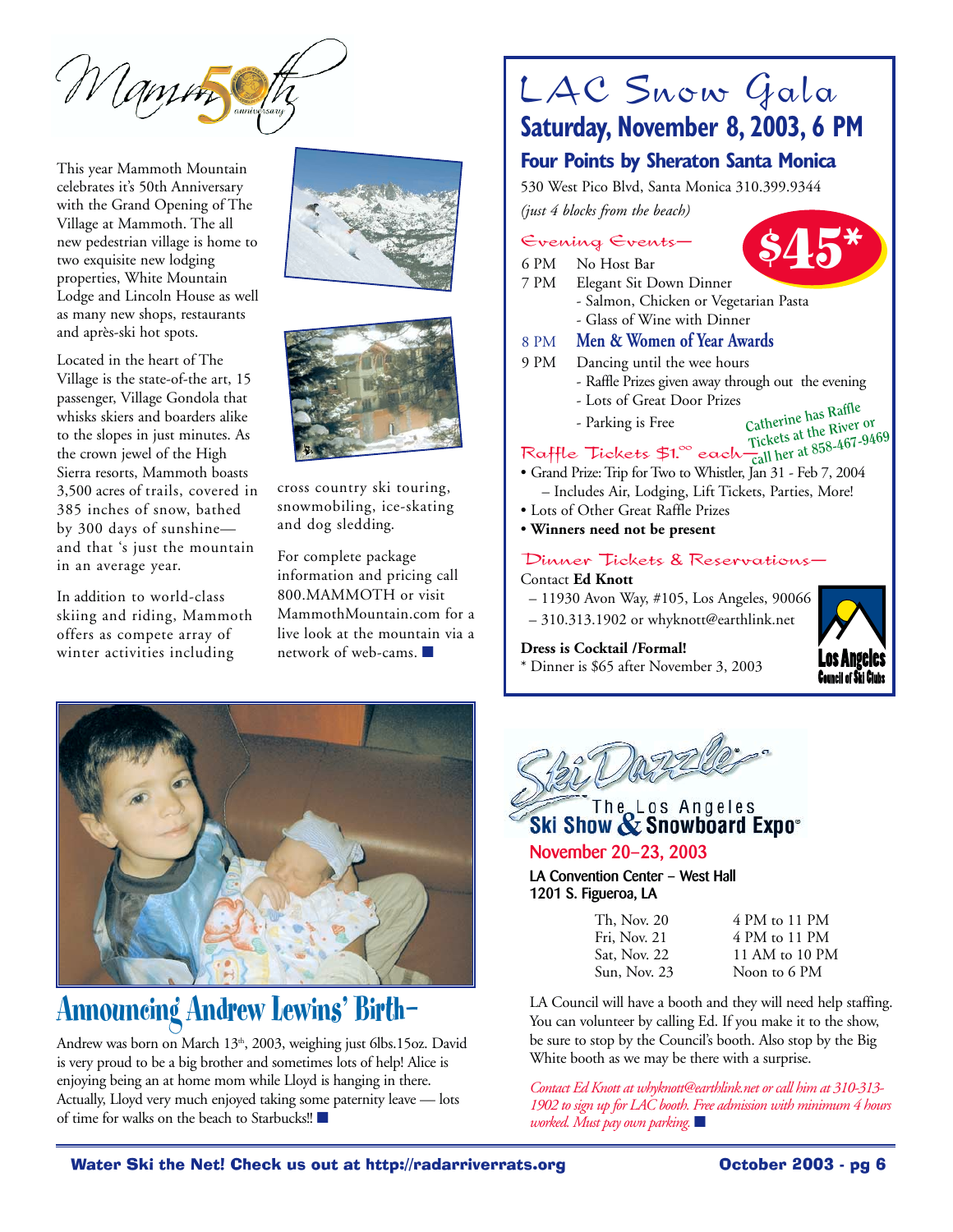### **PUBLIC AFFAIRS**

#### **Five Areas Reduce Skiing Costs—**

Alta, Snowbird, Solitude and Brighton have expanded on the areas' Super Pass program for 2003-04, effectively reducing the price for lift ticket and transportation between the areas and 75 Salt Lake hotels to \$40.

The Pass is available through twice as many local hotels, and adds the benefit of free bus or light-rail transit this season.

Alpine Meadows has cut its day ticket rate to \$36, a \$17 drop from last season.

After 15 years of flat visit totals, Alpine

Meadows expects its dayticket price cut will stimulate more traffic—so much so that the area will limit the number of people on the mountain per day this season.

### **Vail Tops Skier Poll—**

SKI magazine's annual Top 60 readers' poll names Vail, CO, as the No. 1 ski

resort in North America in its October issue, on sale next week. This is Vail's second straight year at No. 1 and twelfth time in the last 16 years.

The Top 10 Resorts in North America are

- 1. Vail, Colorado
- 2. Whistler/ Blackcomb, B.C. 3. Deer Valley, Utah
- 4. Snowmass, Colorado
- 5. Steamboat, Colorado
- 6. Breckenridge, Colorado
- 7. Sun Valley, Idaho
- 8. Beaver Creek, Colorado
- 9. Park City, Utah
- 10. Telluride, Colorado

### **WinterKids School Program Nationwide—**

WinterKids, a Maine-based nonprofit organization dedicated to

improving the health of children, is partnering with the National Ski Areas Association (NSAA) to distribute the WinterKids Winter Sport Fitness Curriculum Guide nationwide.

The 140-page curriculum has been used in schools to help students learn better and

### *by Catherine Ohl*

improve their health and fitness by bringing kids outside in winter. This is particularly important, as studies have shown an alarming rise in obesity in children and that winter is when most kids hang out on the couch watching TV.

The outdoor learning effort has produced higher test scores and fitter kids.

### **Aspen Supports Climate Bill**

Aspen Skiing Company is publicly supporting the McCain-Lieberman Climate Stewardship Act, a bipartisan plan to reduce heat-trapping emissions of greenhouse gases from U.S. sources. The act is now in the U.S. Senate.

Scientific models suggest that as warming continues, we will experience increased extreme weather events, warmer nights, wetter shoulder seasons, and reduced weather predictability. All of these changes affect skiing.

Aspen Skiing Company has implemented a host of climate protection programs, including wind power purchases, comprehensive lighting retrofits, on-slope microhydroelectric power generation and green building design. ■

### **FITNESS - STRETCHING**

### **Ski Flex: Flexibility, Fitness, and Conditioning for Better Skiing**

### *by Paul Frediani &Harald Harb*



It is well established that stretching improves ones' ability to ski or board. Resistance exercises strengthen the muscles, but they also shorten them. Stretching makes muscles longer again. This leads to flexibility and greater range of motion in the joints which allows one to get the most out of a training program while helping one to ski/board longer, in better control, and with less fatigue.

The Ski Flex program is simple, quick and enjoyable. The program shows one how to prepare and warm up the specific muscles used on the mountain. The program also encompasses functional stretching and explains how to incorporate it into everyday living activities.

Stretching is also key to counteract skiing's weather conditions. The cold can tighten your muscles and shorten your tendons and sap your energy. It is equally important to stretch after skiing/boarding. And remember you are never too old or young to start a stretching program. Just a few minutes a day and you will see how much more limber you will be on the slopes.

Many ski fitness books in the past have emphasized primarily physical training during the off-season period. In the last few years, flexibility and stretches have gotten increasingly larger attention. This book is entirely focused on stretches. ■

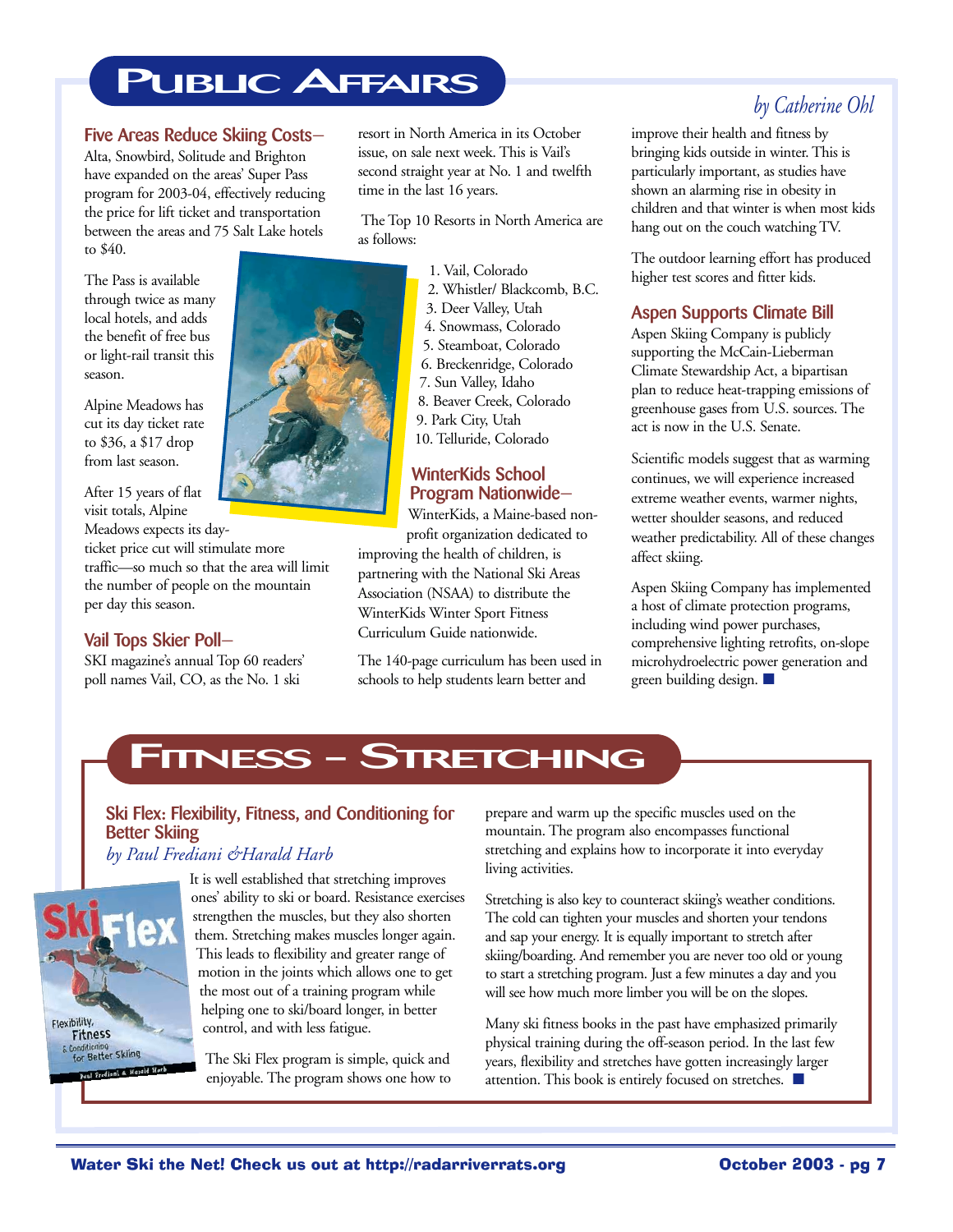# Ski Tripping with LAC Clubs in 2004

Are you looking for a ski destination for 2004? Want to join a group? Here are some of the trips being offered by clubs and organizations associated with LA Council of Ski Clubs (LAC). Your membership in the Rats allows you to join LAC, Far West (FWSA) or USRSA. Pac Rim membership is only \$8.

| Where                | When         | Who          | Contact        | <b>Phone</b> | Email                       |
|----------------------|--------------|--------------|----------------|--------------|-----------------------------|
| Lake Louise, Canada  | <b>FWSA</b>  | Jan 24-31    | Judith Miller  | 818-841-4192 | jamski5@juno.com            |
| Whistler, Canada     | LAC          | Jan 31-Feb 7 | Bonnie West    | 562-699-8880 | travel@lacouncil.org        |
| Salt Lake City, UT   | LAC.         | Feb 19-23    | Bonnie West    | 562-699-8880 | travel@lacouncil.org        |
| Banff, Canada        | <b>USRSA</b> | Feb 21-28    | Nancy Sanford  | 909-878-3681 | nanskii@aol.com             |
| Verbier, Switzerland | Pac Rim      | Mar 12-20    | Gene Fulkerson | 858-467-9469 | gene@pacificrimalliance.com |
|                      |              |              |                |              |                             |



### KID'S KORNER

### **CA Snow Passport Program—**

The 2003/2004 California Snow Passport is a non-transferable document which entitles the fourth, fifth or sixth grader to whom it is issued to obtain complimentary three one-day lift tickets at the following 32 participating California and Nevada resorts: Alpine Meadows, Bear Valley Cross-Country, Bear Valley, Boreal Mountain Resort, Diamond Peak, Dodge Ridge, Donner Ski Ranch, Heavenly Valley, Homewood Mountain Resort, June Mountain, Kirkwood, Kirkwood Cross Country, Mammoth Mountain, Montecito-Sequoia Lodge Cross Country, Mountain High, Mt. Rose Ski Tahoe, Mt. Shasta, Northstar-at-Tahoe, Royal Gorge Cross Country Ski Resort, Sierra Summit, Sierra-at-Tahoe Ski Resort, Ski Sunrise, Snow Summit, Snow Valley, Soda Springs, Squaw Valley, Sugar Bowl, Tahoe Cross Country, Tamarack Lodge Resort, Yosemite's Badger Pass.

The purpose of the passport is to introduce nine, ten and eleven year-olds to the sports of skiing, snowboarding, tubing and snow gliding. Also, to remind families that spending time on the mountains is a healthy, safe, and FUN family activity.

This is a great age for children to learn a new sport with ease and to excel rapidly. Through the Passport Program and on-mountain

experience, students can see the lessons of their  $4<sup>th</sup>$ ,  $5<sup>th</sup>$  or  $6<sup>th</sup>$  grade science studies in action such as water resources at work, animal predator/prey relationships, geology structure, and the physics of lift mechanics.

Passport Holders will be given a booklet that contains 3 coupons for a complimentary lift ticket at each of the 32 participating resorts in California and Nevada. Kids must be accompanied by a paying adult, and each adult can bring up to two  $4<sup>th</sup>$ ,  $5<sup>th</sup>$  or  $6<sup>th</sup>$ graders. Some restrictions may apply.

The Passport is valid from December 1, 2003 through May 1, 2004, excluding the Program Blackout Dates which vary by ski resort. The blackout dates are identified by each ski area in the Passport.

Every resort has equipment that kids can rent. Check the California Snow Passport for special offers at participating resorts.

If the kids have never skied or boarded before, they can take a lesson! It's the easiest, quickest and safest way to learn. Refer to the Passport for special offers at participating resorts.

There is an \$18.00 application fee to cover the cost of processing the application and mailing the Passport. The Passport is valued at hundreds of dollars! Make sure to participate this year! ■

**Get the passport at http://www.californiasnow.com/passport.htm**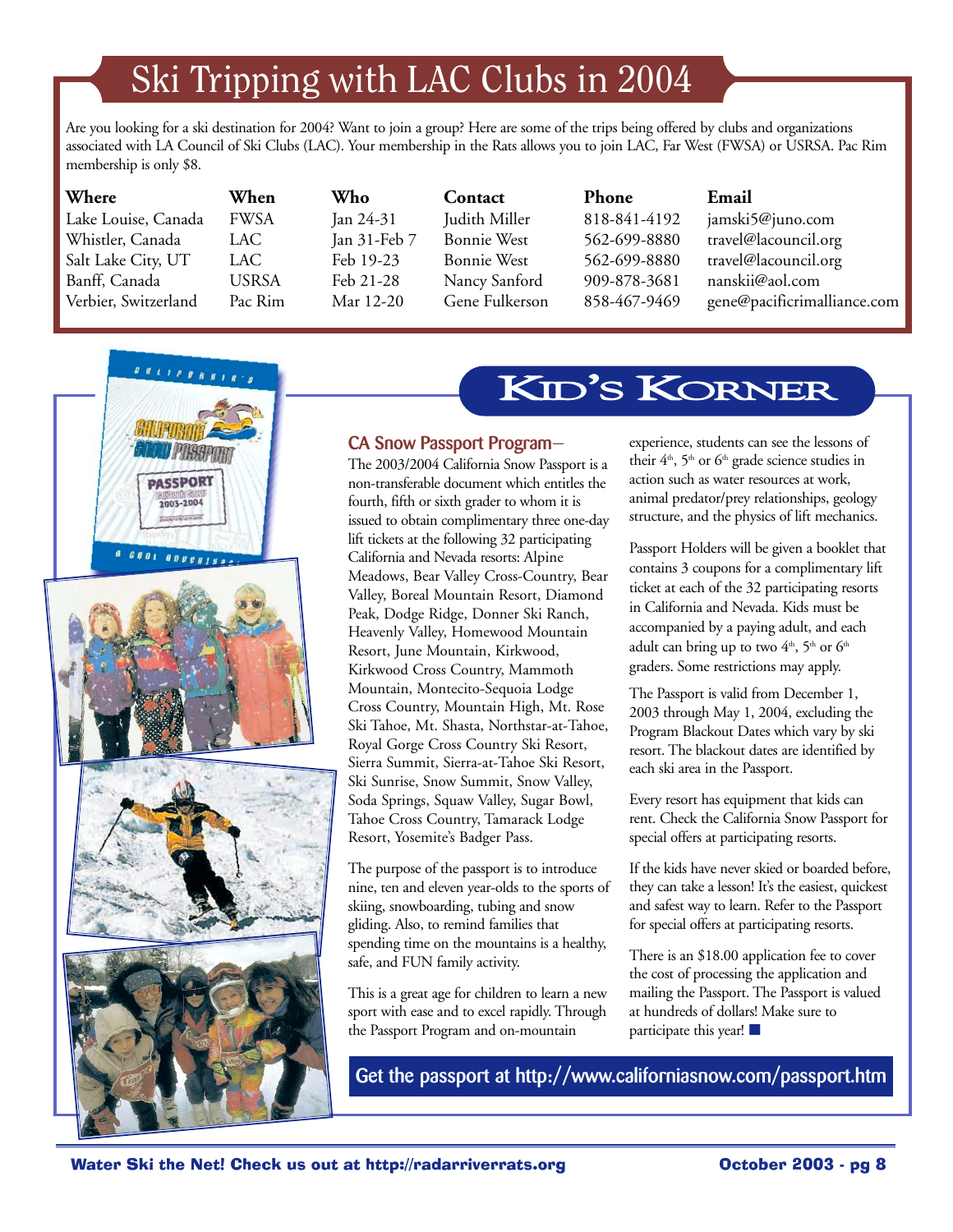

### **Basic Package to Include—**

- NON-STOP Air from LAX to Europe, via Lufthansa or Swiss Air - Complimentary In-Flight Drinks, Meals, Movies
- Luxury Coach Transfer from Geneva/Zurich to Verbier
- Seven Nights Luxury Lodging at
	- **Hotel Montpelier\*\*\*\* for \$1,799 - Golf Hotel\*\*\* for \$1,469**
- Private Bath, Double Occupancy
- Seven Breakfasts and Seven Dinners
- The Usual Parties, Souvenirs and much MORE!

### **Price Does Not Include—**

- Lift Tickets (about \$30 a day)
- US and Foreign Departure Fees, Fees and PFCs (est \$116-\$135)
- Excursions from Verbier
- Return Extensions for Up to 30 Days (\$50+)

### **Barcelona Extension for \$679—**

- Air and Ground Transfers 4 nights Barcelona, 1 night Zurich
- 5 Continental Breakfasts
- Half-day City Tour

### **For Reservations & Information—**

- 400 Deposit Due Now: Send Check Payable to "Pacific Rim" to— Gene Fulkerson @ 10818 Viacha Dr., San Diego, CA 92124
- For More Information, contact— Gene at 858-467-9469 or Catherine at ohl@acatmeowz.com

#### **Cancellation Policy will Apply Must be a Member of Pacific Rim**



from \$1,469

#### **Hôtel Montpelier \*\*\*\***



Reputed for the quality of its rooms, the warm atmosphere it exudes, its excellent cuisine and its new wellness centre, the **Hôtel Montpelier** proudly displays the authenticity of local materials and customs.

Hôtel Montpelier has a beautiful indoor swimming pool, equipped with a "Jet Stream" counter-current system. The sauna room with a steam bath also has two hydraulic massage cabins and a variety of fitness equipment.

### **Hôtel Golf \*\*\***



The **Golf Hôtel** (formerly known as the Grand Combin) is in a great location just outside the town centre. The hotel features free sauna and steam room, open fire in lounge. Facilities include a restaurant, bar, fitness room, sauna/steam bath, room service and laundry service.

**Both hotels provide bus service to lifts.** ■

### **Verbier's Skiing**

Verbier has one of the world's largest and best ski areas. Situated on a naturally sheltered sunny plateau; the beautiful traditional village lies at 4,900 feet (1500m) with a vast ski area covering over 250 miles of piste with more than 100 lifts and extending as high as 10,855 feet (3330m) with skiing all year round on the Mont Fort glacier. Verbier offers skiing for all levels of skiing.

Beginners - Verbier's excellent ski school makes it a great place to learn. There are several good beginner slopes and after mastering the basic techniques you can challenge yourself to some of the

#### more gentle runs.

*World On Skis*

Torld On Skis

Intermediates - The scope for intermediates is quite extraordinary. With 250 miles of piste to cover, the options are endless. It is even possible to do a tour of all four valleys, skiing 50 miles in a single day.

Advanced - Verbier has become a pilgrimage for experts. Some of the most challenging mogul runs in the world can be skied here and the off - piste possibilities are infinite. For those wanting to improve

their mogul skiing, Verbier is a bump bashers' paradise. ■